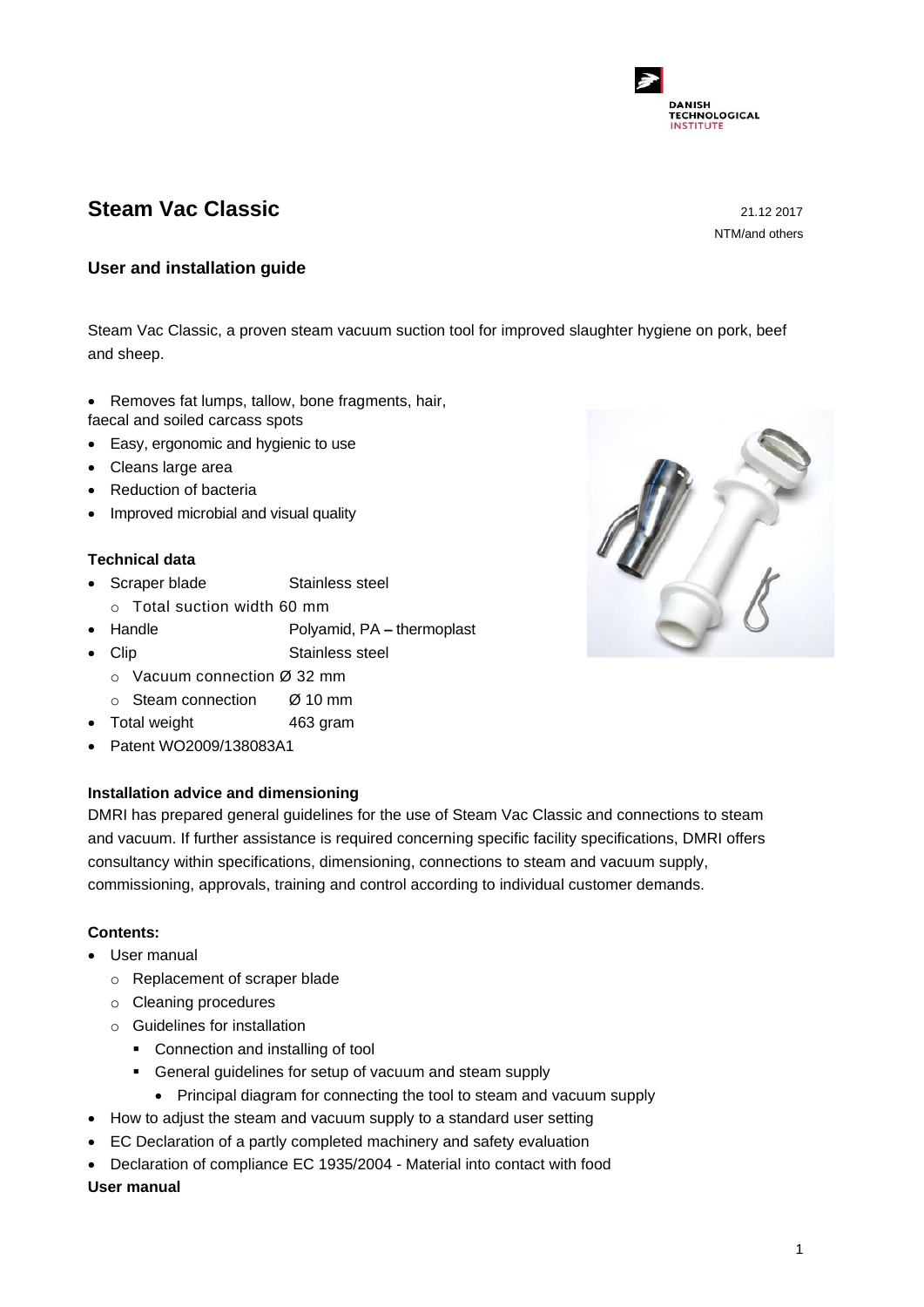The Steam Vac Classic tool is developed for steam vacuum suction of warm carcasses. It is especially well suited for removal of fat lumps and bone fragments with the metal blade. It also removes contamination as an alternative to removal by knife and hands.

After connection and correct setting of steam and vacuum, the tool is used on contaminated areas to be treated. The tool is moved repeatedly over the contamination until it is removed.

A short term reversible product discoloration is normal. Prolonged suction of an area may lead to irreversible product discolouration. By normal use, discolouration will rarely occur after chilling of the product.

If the tool is blocked by fat or tissue, this can be removed by air pressure with a pneumatic pistol.

### *Replacement of scraper blade*

If the stainless steel scraper blade needs replacement, follow the procedure described below:

- 1. After turning off the steam and vacuum supply, the tool is disconnected by removing the bracket split
- 2. Remove the scraper blade carefully with a pair of pliers
- 3. Clean the handle
- 4. If there is dirt around or inside the steam holes, use air pressure or a thin metal needle for removal
- 5. The new scraper blade is carefully pressed into place by hand
- 6. Connect the tool to the clip, and secure the connection by inserting the split
- 7. You can now start working again

### **Cleaning procedures**

### *Cleaning during processing*

The steam and vacuum supply to the steel scraper blade touching the product keeps it continually sanitized. The tool may need periodically cleaning, depending on use. It can be cleaned with lukewarm water (approx. 42 °C) during breaks. At the same time, a check for free passage in the head and handle should be made. If they are blocked, they should be cleaned by air pressure with a pneumatic pistol. If the scraper blade is worn, it must be replaced.

### *Cleaning after processing*

Every day after processing the handle should be cleaned as described below.

- 1. Disconnect the handle by the bracket split
- 2. Use lukewarm water (approx.  $42 \text{ }^{\circ}\text{C}$ ) for cleaning inside and outside. The inside is cleaned by flushing the handle as well as the inside of the scraper blade
- 3. Separate the tool
- 4. Check for free passage in the steam channels and for wear on scraper blade. If steam channels are blocked, they should be cleaned by a pneumatic pistol or a metal needle. Worn down scraper blades should be replaced
- 5. Place the handle and scarper blade in an upright position in a dish washer and wash using a standard program at approx. 60 - 70 °C. Standard programs should include pre-rinsing, soap wash and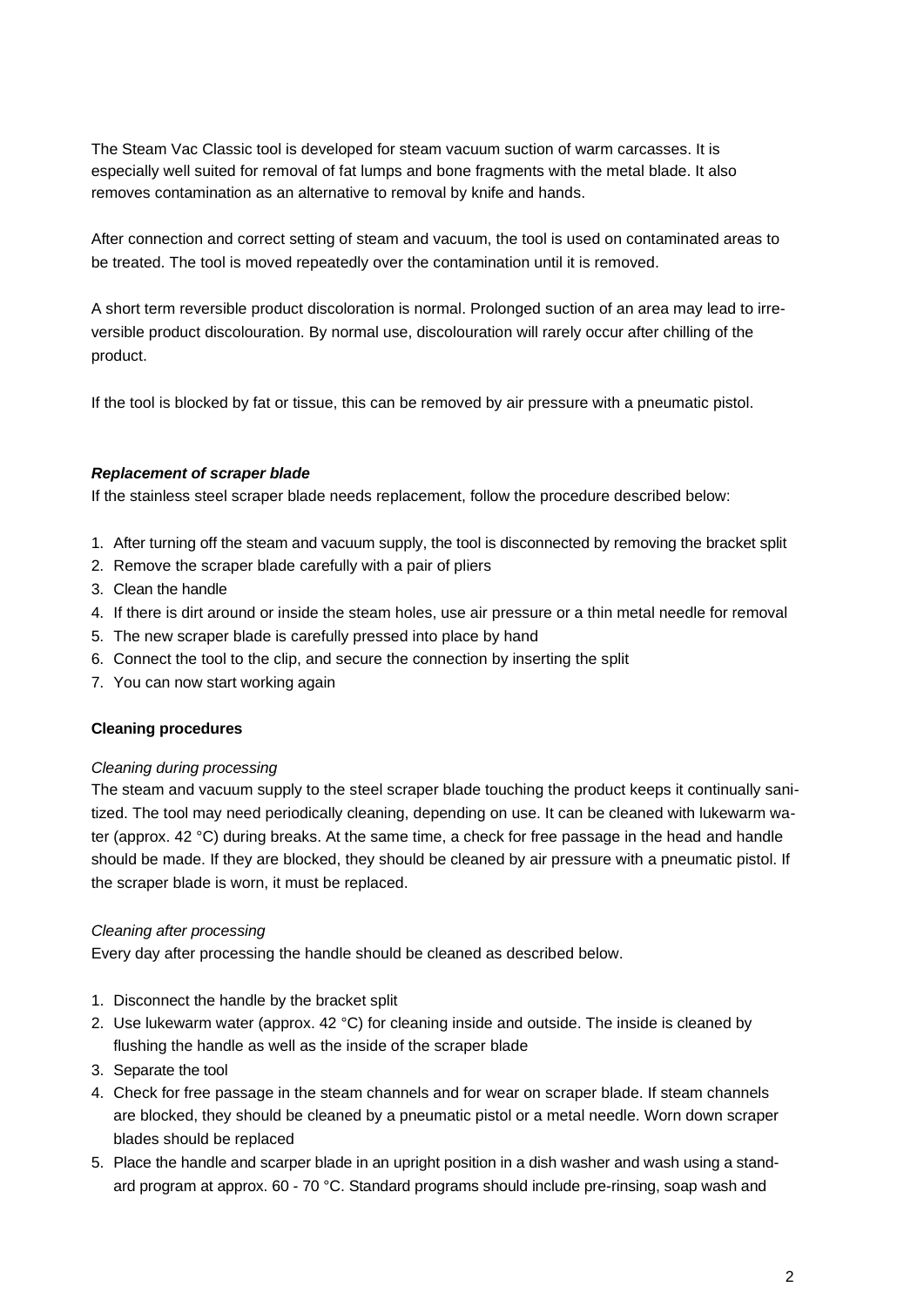after-rinsing. The washing temperature depends on the soap used, being either an alkali or acid based soap. The amount of soap to be used is described in the soap product sheet

- 6. The handle and scraper blade are dried at room temperature
- 7. Assemble the tool. Ensure that the scraper blade is carefully pressed into place by hand
- 8. Connect the handle to steam and vacuum by the bracket split

In case of dried up contaminations on the handle; soak handle or scraper blade in soap water. Use a 0.5 - 1 % soap concentration or as prescribed in the product sheet for the soap product. Duration of soaking depends on degree of contaminations. After soaking, place all parts in the dishwasher as described above.

Note!! It is important to soak the equipment in a soap solution and not in a detergent, as the soap will dissolve the contamination!!!

## *Guidelines for installation*

The Steam Vac Classic tool is to be connected to the purchasing parties' own existing or for the purpose newly installed supplies of steam and vacuum. As use and set up of the system will vary between different slaughter lines, only general recommendations are given for the installation.

DMRI offers further consultancy within specifications, dimensioning, connections to steam and vacuum supply, commissioning, approvals, training and control according to individual customer demands.

#### *Connection and installing of tool*

Steam supplied to the Steam Vac Classic tool must be of a quality suited for direct contact with food.

The steam and vacuum hose must be tightened securely on the stainless steel clips with hose clips, and connected to the handle with the split prior to opening the supply of steam and vacuum.

Hoses should be mounted and hung in such a way that they do not touch the treated object during steam vacuuming regardless of the tool being used or at rest. Furthermore, the hose should be mounted in a manner that allows free movement for the operator performing other tasks.

A fork may be useful for leaving the tool when at rest. The fork should be placed in a way that prevents the steam fan from reaching products, the operator, or other bypassing operators in the area. An example of a fork is shown below (in this case the Tubular-5 tool, but a similar fork can be made).



#### *General guidelines for setup of vacuum and steam supply*

Depending on the setup, the number of Steam Vac tools used, distances and adjustment, the installations may vary in specification.

ing 5 - 15 kPa is also needed and will require an additional energy consumption of approx. 4 - 6 kWh.  $\,{}_{3}$ Based on tests with one tool, the consumption of steam is estimated to approx. 10 - 20 kg steam/water/hour/tool. In some plants, steam is already available. When using an electric steam generator, an energy consumption of approx. 7 - 10 kWh is expected. A vacuum pump system with separator provid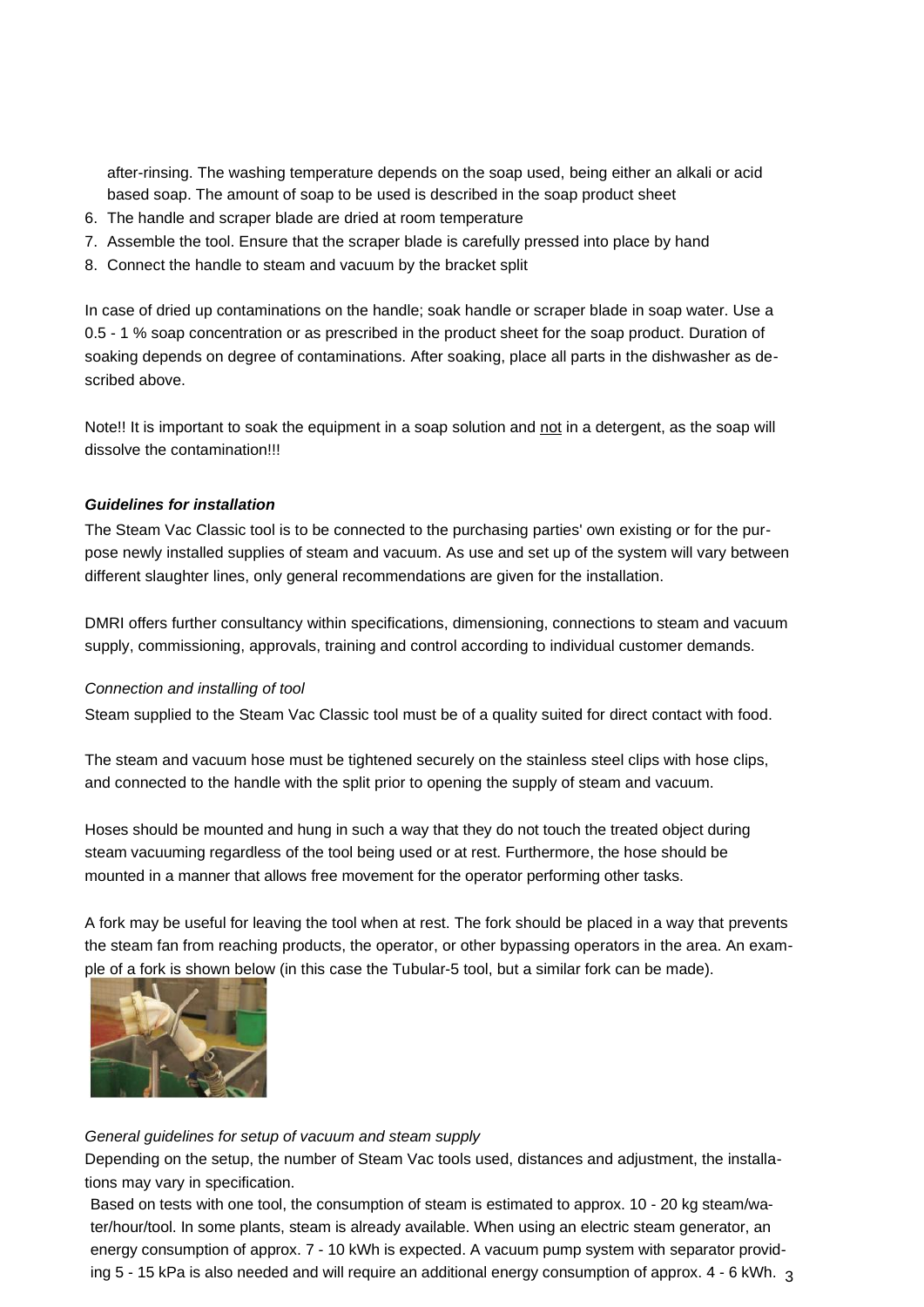Vacuum pump type and size will depend on demand and distance between pump and handle, for example a rotary lobe blower with a nominal motor rating of 0.75 to 11 KW. That size of pump is more than sufficient; and it can be placed far away from the handle and still maintain vacuum. Side channel blowers can be used, but care should be taken to avoid water pockets in the vacuum hoses.

In the attached diagram, the needed components for a full system are shown in a general design. DMRI offers further consultancy within dimensioning and specifies individual solutions according to individual customer demands.

Needed general components are:

- Classic handle
- Vacuum pump and valve
- Separator tank (any sealed container, in which fat, dirt etc. can be separated from the airflow)
- Water separator
- Steam supply, valve and manometer

Condensate

*Principal diagram for connecting the tool to steam and vacuum supply*



### **How to adjust the steam and vacuum supply to a standard user setting**

Individual systems may need slightly different adjustments to become optimal. In the following, a general simple procedure is given to adjust to a standard setting with attractive results.

1. Turn off the vacuum, by closing the connection from the handle to the vacuum pump and water separator